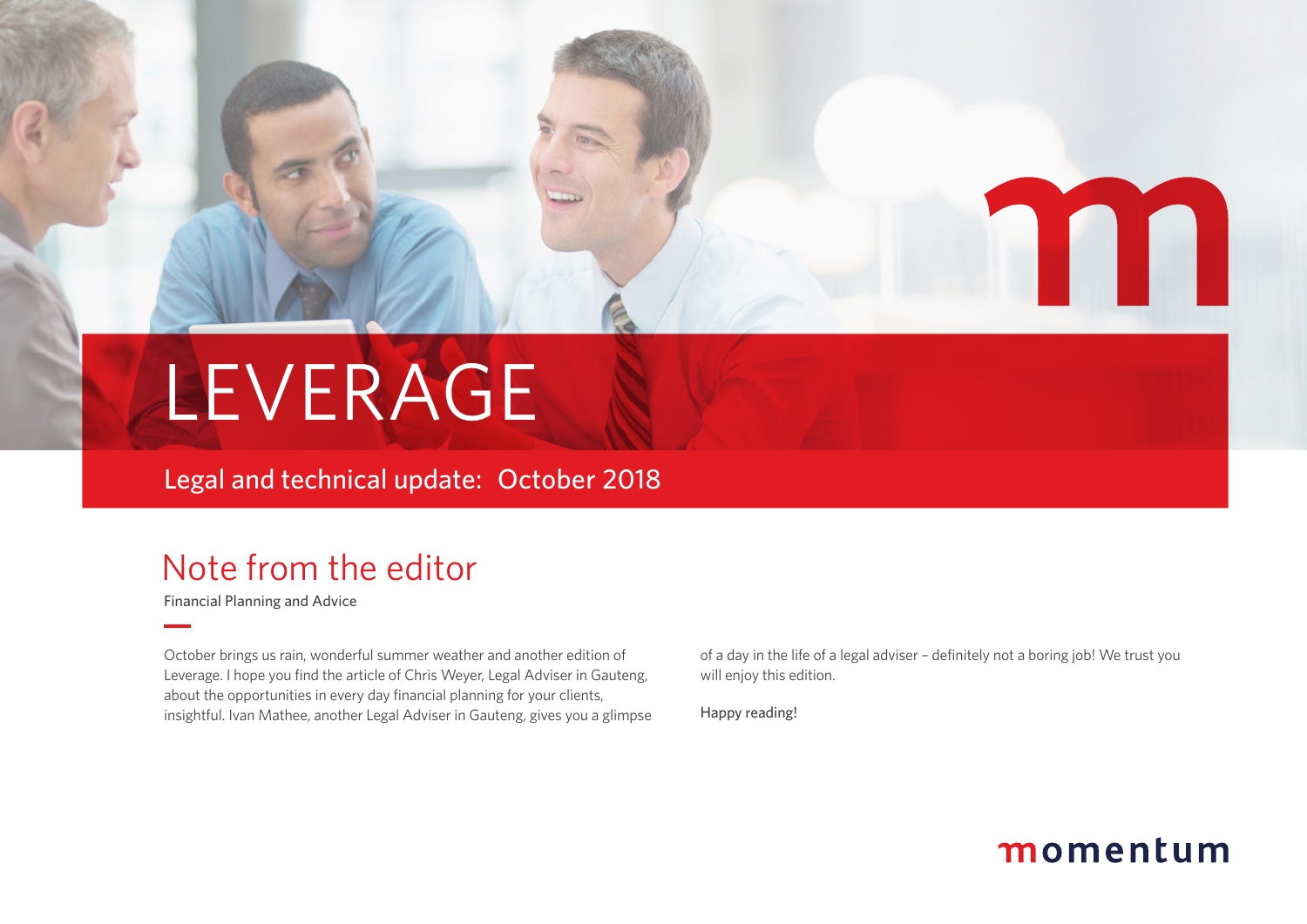# The impact of life changes on the financial plan – identifying the financial planning opportunities

Major life changes include marriage, child birth, job changes, purchasing a home, divorce and death.

I will aim to illustrate the financial planning opportunities under each heading:

# 1. Marriage and child birth: How about a policy payable to children free of estate duty?

**Problem:** Death and taxes – polices payable to children attract estate duty.

However, did you know, there is an alternative where policies payable to children are exempt from estate duty?

## **Financial planning opportunity:**

Include the provisions of Section 3(3)(a)(i) of the Estate Duty Act in an ante-nuptial contract According to Section 3(3)(a)(i) of the Act: *"any domestic policy recoverable by a surviving spouse or child of the deceased under a duly registered ante-nuptial or post-nuptial contract is excluded from the definition of deemed property and therefore exempt from estate duty."* Currently, all bequests to spouses qualify for a deduction in terms of Section 4(q) of the Estate Duty Act when determining the dutiable estate, and therefore this section is more relevant in respect of children.

## 2. Job changes: Preserve versus instant gratification

The temptation to access retirement funds when changing jobs is a reality that should always be discouraged. To illustrate this, let's look at an example of the negative impact this action can have: Jason changed jobs numerous times during his working life. In his last year, he made a withdrawal of R600,000. Jason's taxable retirement benefit in 2018 was R1,500,000. Therefore:

## Step 1: Add prior withdrawal and taxable retirement benefit

|        | Taxable RB in 2018 tax year            | R1500,000  |
|--------|----------------------------------------|------------|
|        | Plus: Taxable prior withdrawal benefit | R600,000** |
| Total: |                                        | R2.100.000 |

\*\*Tax paid on early withdrawal in terms of Table A: (R600,000 –R25,000) X 18% =R143,750

# Table A: Tax tables on a lump sum withdrawal 2018/2019:

| RO-R25,000            | Lump sum tax free                                |
|-----------------------|--------------------------------------------------|
| R 25,001 - R 660,000  | 18% of the amount above R 25,000                 |
| R 660,001 - R 990,000 | R 114,300 plus 27% of the amount above R 660,000 |
| R 990,001 and above   | R 203,400 plus 36% of the amount above R 990,000 |

# Step 2: Tax payable on total from Step 1 in terms of Table B below:

| Tax on R2.100.000 (Table B)                              | R508,500             |
|----------------------------------------------------------|----------------------|
| Less: Tax on R600,000 (recalculated in terms of Table B) | R <sub>18</sub> ,000 |
| Total tax pavable:                                       | R490,500             |

## CAUTIONARY NOTE: THIS WLL RESULT IN SERIOUS WEALTH EROSION:

Even though tax of R143,700\*\* was previously paid on the withdrawal of R600,00 (Step 1 above), the tax credit is significantly reduced due to the retirement lump sum tax table now being applied. Therefore, this results in further erosion of the client's retirement funding caused by the prior withdrawal.

# Table B: Retirement lump sum tax table (taxable lump sum)

| RO – R500 000         | R0                                            |
|-----------------------|-----------------------------------------------|
| R500 001 – R700 000   | 18% on the amount above R500 000              |
| R700 001 - R1 050 000 | $R36000 + 27%$ on the amount above R700000    |
| R1 050 000 +          | R130 500 + 36% on the amount above R1 050 000 |

# The prior withdrawal has eroded the client's retirement funds by:

R143,700 (tax paid in terms of Table A) – R18,000 (tax paid on same withdrawal in terms of Table B) = R125,700.

Put differently, the prior withdrawal has cost the client an additional R125,700 in tax payable.

# 3. Purchasing a home: The euphoria of a new house soon wears off when the bond instalment kicks in. Normally the bond holder is insured, but is this correct?

**Problem:** What happens if the spouse of the bond holder passes away? Even though the bond holder's income is sufficient to cover the bond, he/she will need to incur significant expenses to fill the void created by the passing of his/her significant other. Such expenses could include: au pair, shuttle services, boarding school, relocation cost, building alterations, etc. All of a sudden, there is a cash flow crunch.

## **Financial planning opportunity:**

Revisit clients that are bonded and discuss insurance cover for their partners /spouses to ensure that when dark times come, they can mourn and not be put out of their residence due to a cash flow crunch.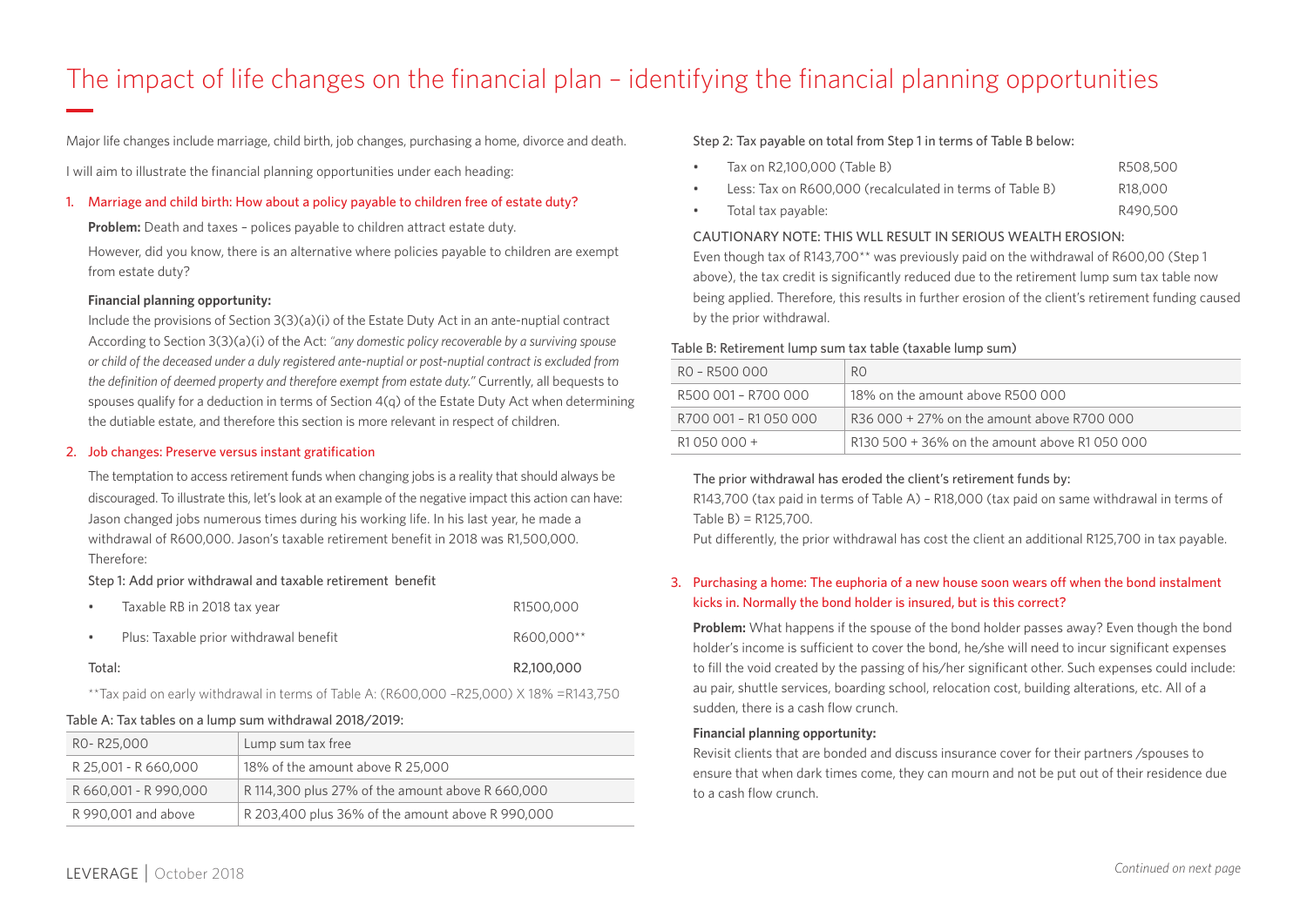# 4. Divorce: Where there is an "updated and executable " will, there is a happy way

**Problem:** Has your client updated their will and beneficiary nominations? The testator has three months' opportunity to change his will. If left unchanged, there is an assumption that he/she didn't want to update the will, so whatever the terms of the will were, would remain in force. The former spouse who was nominated as a beneficiary would therefore be able to inherit. Concerning beneficiary nominations on life policies; should your client pass away, the contract that is then in force, is between the insurer and the beneficiary (*Stipulati Alteri*). The insurer is obliged to pay proceeds in terms of the beneficiary nomination, rightly or wrongly so.

As the cliché goes; "the road to hell is paved with good intention". The former spouse and guardian may not be the real problem, having pure intentions. However, Casanova on the white stallion may have impure intentions –, swooping her off her feet only to rob her children of their inheritance and leaving a single parent and the children shattered. While this may sound melodramatic, it is a daily reality for many people who did not have access to proper financial planning.

# **Financial planning opportunity:**

A review of the will and beneficiary nominations should solve this problem and unlock further financial planning opportunities. These include the establishment of trusts (inter-vivos or testamentary) in favour of minor children to provide for their maintenance upon the demise of the parent, while simultaneously protecting the funds and assets therein from potential erosion – wilfully or negligently – by the surviving guardian.

# 5. Death: The difference between a legal will and an executable will

A legal will is easy to draft. However, an executable will is a different story and can only be drafted together with a financial needs analysis.

The legal requirements for a will:

1. The testator must be older than 16 years of age;

- 2. The testator must be mentally capable of understanding the consequences of his or her actions at the time of drafting the will. Wills or provisions that are proven to be drafted under duress, undue influence or mistake will be invalid;
- 3. The will must be in writing. It can be handwritten or printed – just makes sure it's clear. And don't forget to put your name on it;
- 4. The testator must sign at the end of the will. In addition, if the testator is unable to sign, the following methods of signature are acceptable:
	- A testator may request a person to sign on his or her behalf. In such event, the signature must be made in the presence of the testator, at least two competent witnesses, and a commissioner of oaths. The commissioner of oaths must certify the will and sign each of its pages.
	- A testator may sign a will by making a mark or a thumbprint in the presence of at least two competent witnesses and a commissioner of oaths. The commissioner of oaths must certify the will and sign each of its pages. Witnesses may not sign by making a mark or thumbprint.
- 5. If the will is longer than one page, the testator (or someone on his behalf) must also sign every other page of the will, anywhere on the page;
- 6. The testator's signature on the last page must be made or acknowledged in the presence of two competent witnesses who are present at the same time. According to section 1 of the Wills Act, a competent witness is anyone over the age of 14 who is of sound mind and capable of understanding the consequences of his or her actions and can testify in court;
- 7. The witnesses must sign the last page of the will;
- 8. Although not a legal requirement, it is recommended that the witnesses also sign every other page of the will;
- 9. A beneficiary or executor should not sign a will as

a witness. If they do, they may be disqualified from inheriting under the will, but the validity of the will not be affected; and

10. While not a formal requirement for validity, it is highly recommended to date your last will and testament to avoid any confusion in case more than one will is found.

**Problem:** A legally compliant will drafted separately, without having done a financial needs analysis to make provision for sufficient estate liquidity, is a futile exercise. Clients are lulled into a false sense of security by having fulfilled the legal requirements of a will without considering whether their wishes will be able to materialise.

# **Financial planning opportunity:**

An executable will drafted in accordance with the results of a financial needs analysis.

The definition of executable (https://www.thefreedictionary. com/Executable+program):

*"Able to be executed"* Simply put, the testator's wishes within the will can be complied with.

Momentum offers a comprehensive wills drafting solution, combining best-of-breed industry experience and support in combination with an industry-leading wills drafting tool. You may have heard and seen advertisements for free wills during Wills Week by various entities within the legal and financial fraternity.

At Momentum, every week is wills week.Using the My-Wills tool and submitting directly online, the financial planner is able to offer clients free wills.

# Conclusion

Life follows a cycle, and one's financial plan should therefore evolve accordingly. Along life's journey, careful financial planning can reduce the impact of many unforeseen circumstances.

# A parting thought:

*"The things you do for yourself are gone when you are gone, but the things you do for others remain as your legacy" – Kalu Kalu.*